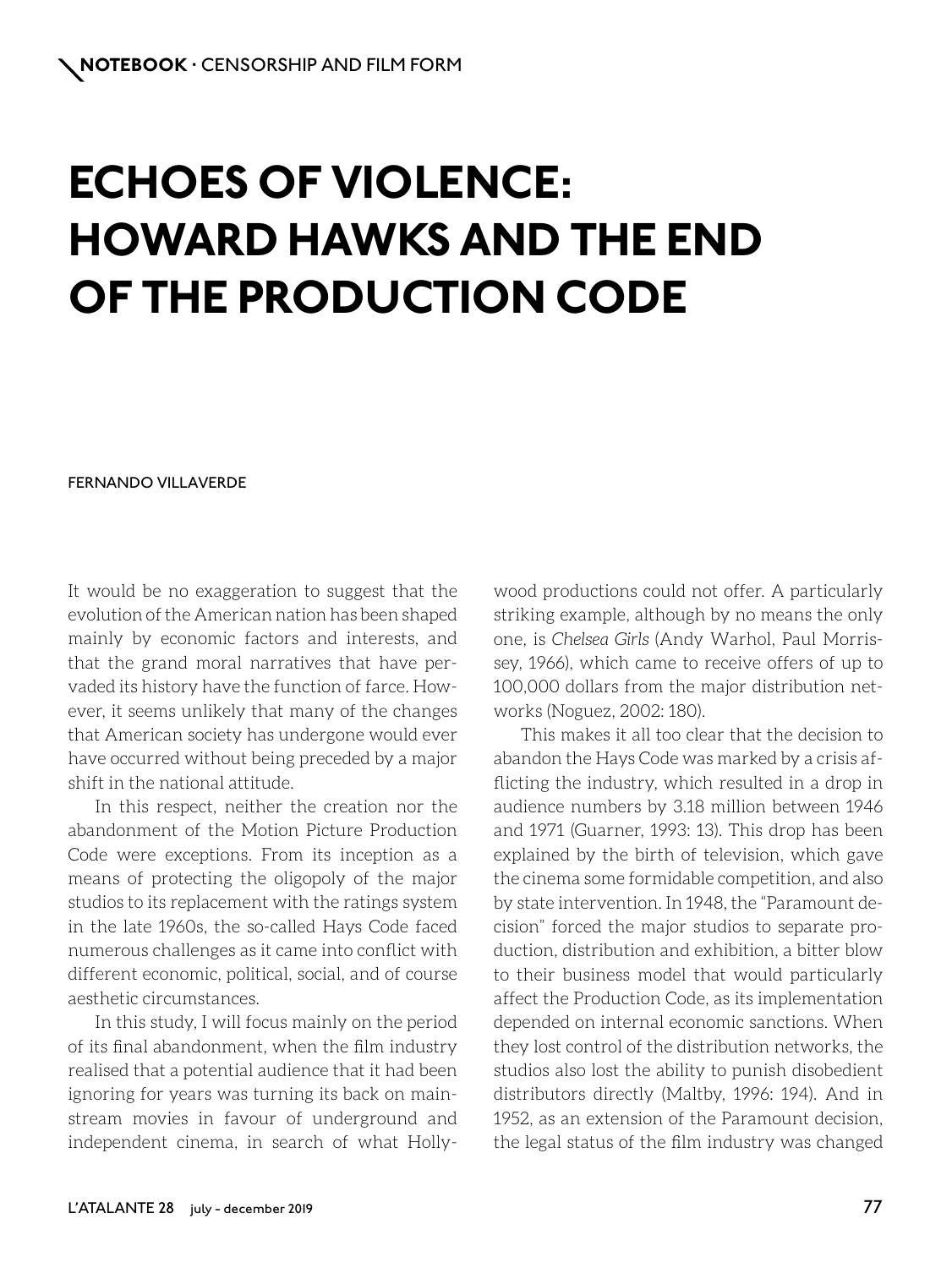from a mere business to a medium covered under the right to freedom of expression (like the press), thereby overturning the decision of 1915 that had given municipalities the legal authority to censor films (Maltby, 1996: 203).

This change effectively robbed the Hays Code of its *raison d'être*, although it would linger on weakly until 1968. Its delayed death was the product of the decisive role that the Production Code and its precursors had played in the establishment of Hollywood cinema as an art from and, at the same time, in its economic expansion as a business, which served to contain the criticisms of censorship and the calls for greater freedom of expression. It was impossible to understand Hollywood cinema without the Code, which was why the industry was so reluctant to let it go. Thus, although the main factor was economic, we should not underplay the importance of certain events, films and filmmakers in the Code's final death.

The depiction of sex and nudity was obviously a key factor, on the one hand, because it was independent cinema's biggest drawcard, and on the other, because within the industry it was one of the main targets of censorship. The most sig-

### The death of Tony Camonte in *Scarface*  ( Howard Hawks, 1932)



nificant case in this respect is the film *The Pawnbroker* (Sidney Lumet, 1964), which contained Hollywood's first explicitly nude scene since the establishment of the Hays Code, a scene that escaped censorship thanks to a decision on appeal that ultimately ruled in favour of the film's director and producer in 1965 (Guarner, 1993: 51). That decision necessarily gave rise to an attempt to adapt the Code, leading to a period of confusion and virtual lawlessness until it was finally replaced by the rating system.

Although sexual liberation very probably constituted the most important front in the war against censorship, we should not underestimate the significance of its other main target: violence.

It is important to bear in mind that the 1960s was a truly tumultuous decade, whose widespread violence was encapsulated in one event (among others) that shook the very foundations of the collective imaginary: the assassination of John F. Kennedy in Dallas on 22 November 1963, and its aftermath. The president's violent death had a huge influence on American filmmakers, who would never tire of evoking it on the big screen. This was especially true of the generation of filmmakers that followed the classical era: scenes recalling the event by Coppola, Scorsese, or De Palma at once come to mind.

Although I do not mean to suggest that this specific event was the sole factor behind the transformation of American cinema, it is important to analyse the contribution and the particular aesthetic elements it gave rise to. These elements would be intensified with Washington's definitive entry into the war in Vietnam and, in the United States itself, with the policies of violent repression of racial equality movements.

For this analysis, I will focus on one of the icons of American cinema, who, as it happens, also played a decisive role in the implementation of the Production Code, given that his film *Scarface*  (Howard Hawks, 1932) was one of the films that suffered most at the hands of government cen-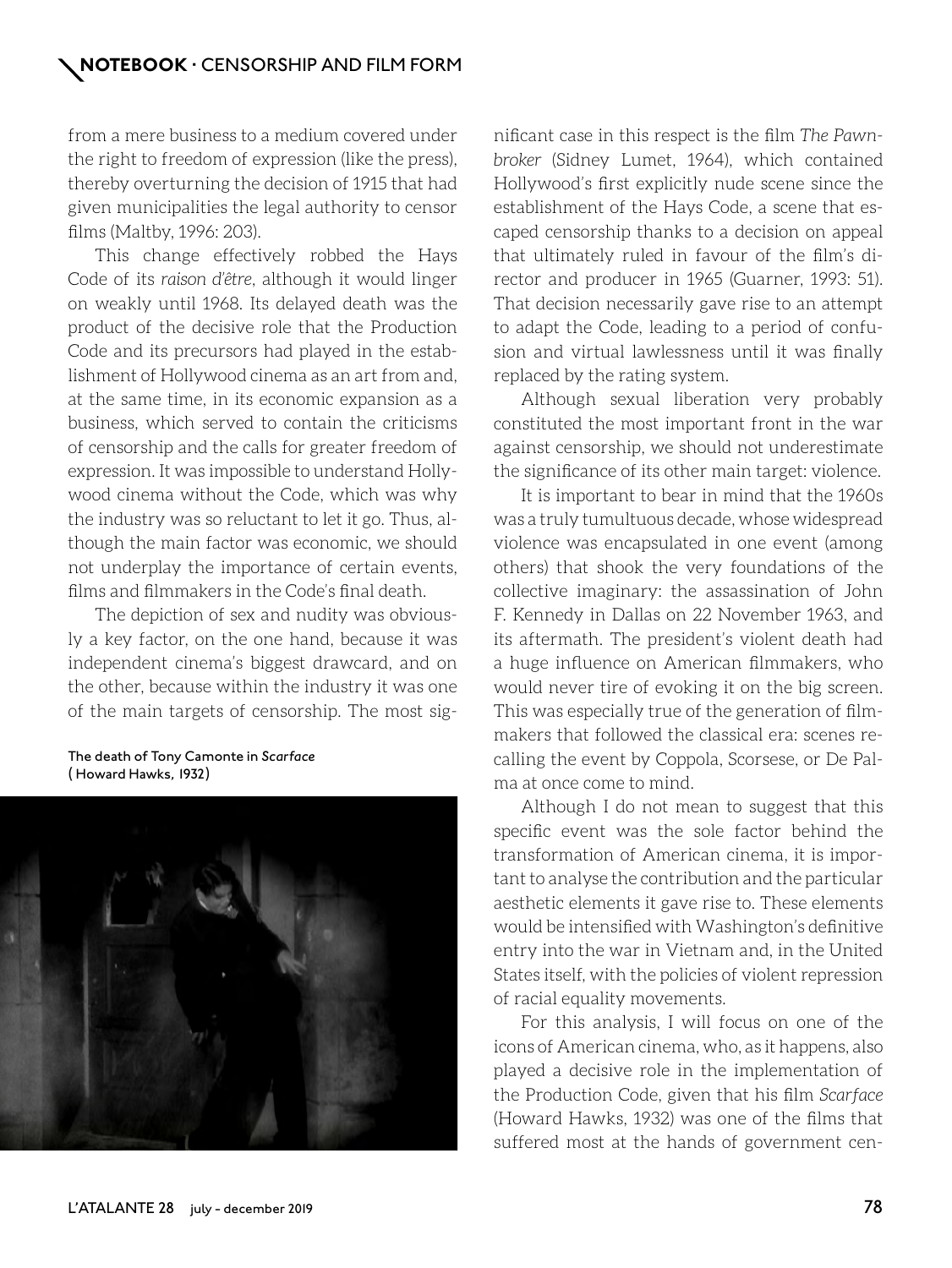sors and was one of the most widely condemned by the most moralising detractors of the cinema.

The end of Hawks' career and of the other iconic filmmakers of his generation marked the end of classical Hollywood. The aesthetic mutations of the transition that the industry had to undergo, combined with the attitudes of the American society of the day (the climate of violence, sexual liberation, the civil rights movements, etc.), would ultimately spell the end for the Hays Code. In this respect, the analysis of Howard Hawks' last films can be truly enlightening because, although they were not box office successes (the major studios would end up dropping him), he was one of the classical directors who fought hardest to adapt to the new times.

## **HOWARD HAWKS' FAREWELL: THREE VERSIONS OF THE SAME STORY**

Just before the 1960s began, Hawks made *Rio Bravo* (1959), a film which, as will be shown below, constitutes a paradigmatic example of classical Hollywood cinema. Conversely, his last title, *Rio Lobo* (1970), released just after the 1960s had ended, bore more of the features of an exploitation film. The two pictures are variants of the same story, also told in *El Dorado* (1967), a film that will receive special attention here due to its production at a decisive moment for the end of censorship.

Of the three, *Rio Bravo* is the one that is the most economical in its approach, in the sense Robert Bresson describes.<sup>1</sup> It shows only what is necessary; or in other words, it is stripped of frills and words or situations that could be avoided. Even the singing scene adheres to this principle, serving as a light-hearted counterpoint that helps convey the fact that Dude (Dean Martin) has recovered, and to bring out on screen all the feelings that had been brewing over the course of the film. This is essentially what Bresson means by economy: being able to contain the excitement so that it will be more intense at the right moments.



The final dynamite explosion in *Rio Bravo* (Howard Hawks, 1959)

Right from the beginning, in the first scene after the opening credits, Hawks introduces what will be the tone of the film, holding back on the use of dialogue for as long as possible in the presentation of the protagonists and the main conflicts. For a director like Hawks, recognised for his verbosity and the overlapping dialogues of some of his comedies (Wood, 2006: 5), this may seem strange. However, in reality this stylistic peculiarity is related, on the one hand, to his rejection of the model of theatrical overacting<sup>2</sup> that had prevailed in Hollywood until the beginning of talking films and, on the other, to the rhythm he sought to impose on his films, making the actors cut off each other's sentences to speed up the scenes (McBride, 1988: 51). In other words, it had to do with containment and economy,<sup>3</sup> doing more with less. This is why there is no speaking in the opening scene, because dialogue is not essential; on the contrary, the scene possesses a crystal clarity thanks to the presence that the visuals acquire without it. Every expression and gesture demands our attention and infuses the scene with emotion and meaning. In this way, the moments of silence underscore the refinement of the cinematic language achieved in *Rio Bravo*. In the words of Núria Bou and Xavier Pérez, it is "as if the hard lessons of the old codes of heroic silence had finally constituted the construction of an alternative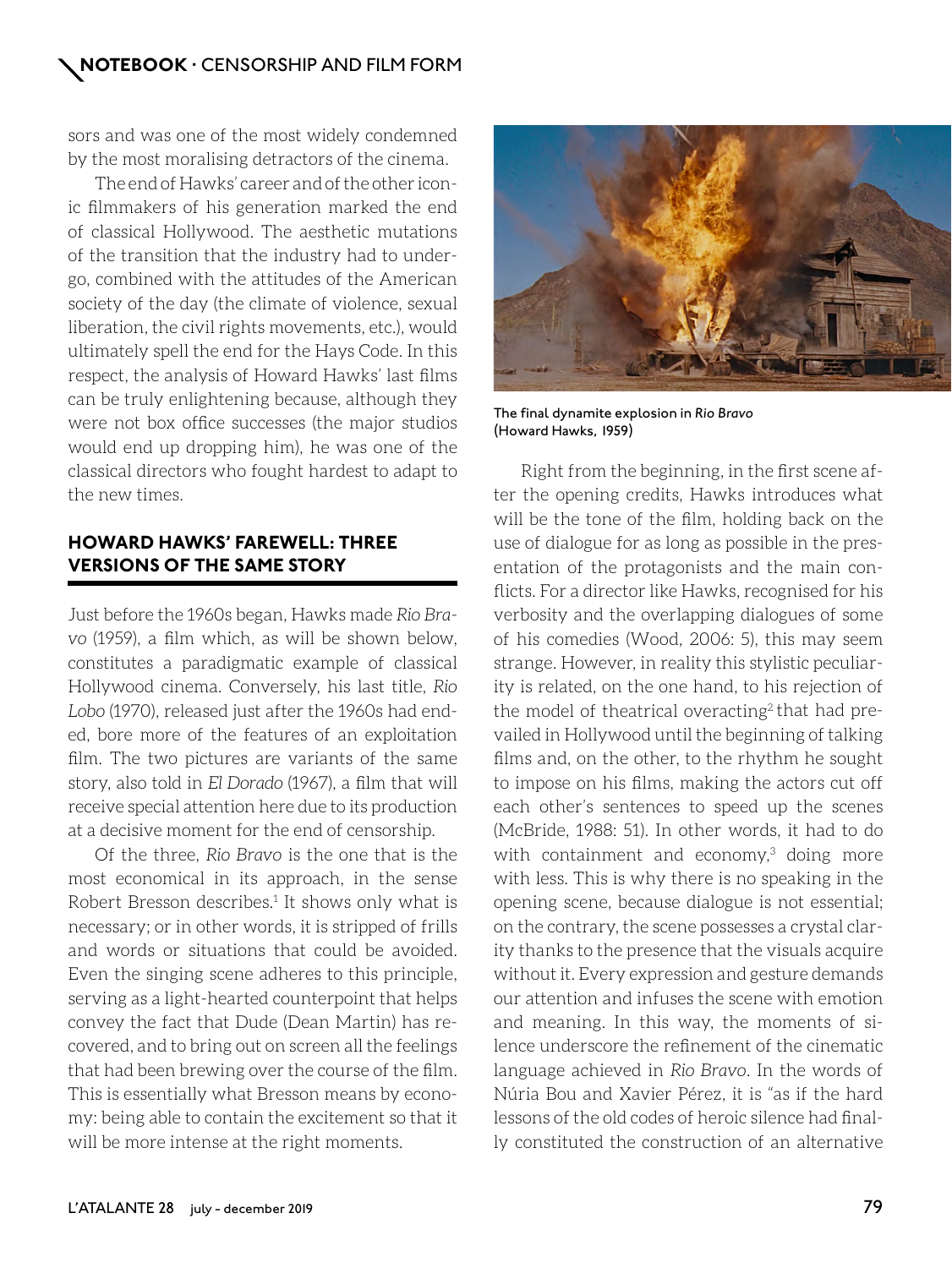language, made up of gestures, gazes and complicit smiles that ultimately express an ocean of powerful feelings" (2000: 175). Along similar lines, Robin Wood suggests that "*Rio Bravo* is the most traditional of films. The whole of Hawks is behind it, the whole tradition of the Western, and behind that is Hollywood itself" (2006: 29). And in the words of Jean-Luc Godard: "The great filmmakers always submit and respect the rules of the game. I have not done so because I am a minor filmmaker. A good example is the work of Howard Hawks, *Rio Bravo* in particular. It is a film characterised by an extraordinary psychological lucidity and aesthetic intelligence, but Hawks has directed it so that this lucidity goes unnoticed, so that it doesn't bother the viewers who have come to see a Western movie like any other. The achievement of slipping all the themes that interest him most into a traditional story doubles the brilliance of Hawks" (Bogdanovich, 2007: 200).

Those lessons, that tradition and that adherence to the rules of the game at once bring to our minds what has come to be known as classical cinema. And from that perspective, we should understand *Rio Bravo* as a swan song, not only because that same year (and earlier) the classical ideal would begin to be subverted, but because in Howard Hawks' filmography it represents that ideal. If we view his work from a distance, everything seems to gravitate around *Rio Bravo*: the natural evolution of his career leads to this film, and once he achieved this degree of precision and formal rigour, he had nothing left to do but to break with it. In addition to being as imperfect as they are upbeat, his next films would try out different structures which, despite occasionally recalling earlier films by the director,<sup>4</sup> had very little of a conventional story and even less of the refinement and concision of *Rio Bravo*.

*Hatari!* (Howard Hawks, 1962) seems to attempt to do without a narrative thread, emphasising instead each of its parts to offer what is more a series of episodes than a single story. While it is true that Hawks rarely gave much attention to plot, allowing it to emerge out of the relationships established between the characters, in *Hatari!* the main conflict that would normally carry a film along seems to be forgotten altogether. We are shown the everyday happenings of the characters both at work and at play; there is thus no single conflict that drives the story, but instead various conflicts that come and go, that are forgotten and remembered, forming part of their day-to-day lives. This led François Truffaut to consider *Hatari!* a film about film (metacinema), in which hunting was a metaphor for the film shoot (McBride, 1988: 162). This description highlights the distance from *Rio Bravo* that Hawks decided to take, practically turning his work method into the theme of the film.

*Man's Favorite Sport?*, however, did not continue with the idea in *Hatari!* Of the three films Hawks made between *Rio Bravo* and *El Dorado*, it is probably this one that is most reminiscent of his earlier work; Wood is critical of the film, suggesting that it resembles the work of an imitator (2006: 132). This disappointment is perhaps due to the fact that Universal butchered the film; after noting the positive response it received in previews, the studio decided that it would work even better as a much shorter film, and cut out as much as forty minutes of footage so that the theatres would be able to screen another film with it and thus charge two admissions for the show (McBride, 1988: 39). Obviously, such heavy editing of the original cut changed the rhythm of the film; yet despite this, the version that was distributed has a noticeably slower pace than a typical Hawks film. The work with the gag, while still clearly *Hawksian*, is similar to what Jerry Lewis was developing in those days, drawing it out for comedic effect. In *Man's Favorite Sport?*, such drawing out is not, as it was in the classical model, a concept that we can deduce from certain editing tricks (inserting a clock with its hands moving quickly) or a general approach (an idea that is referred to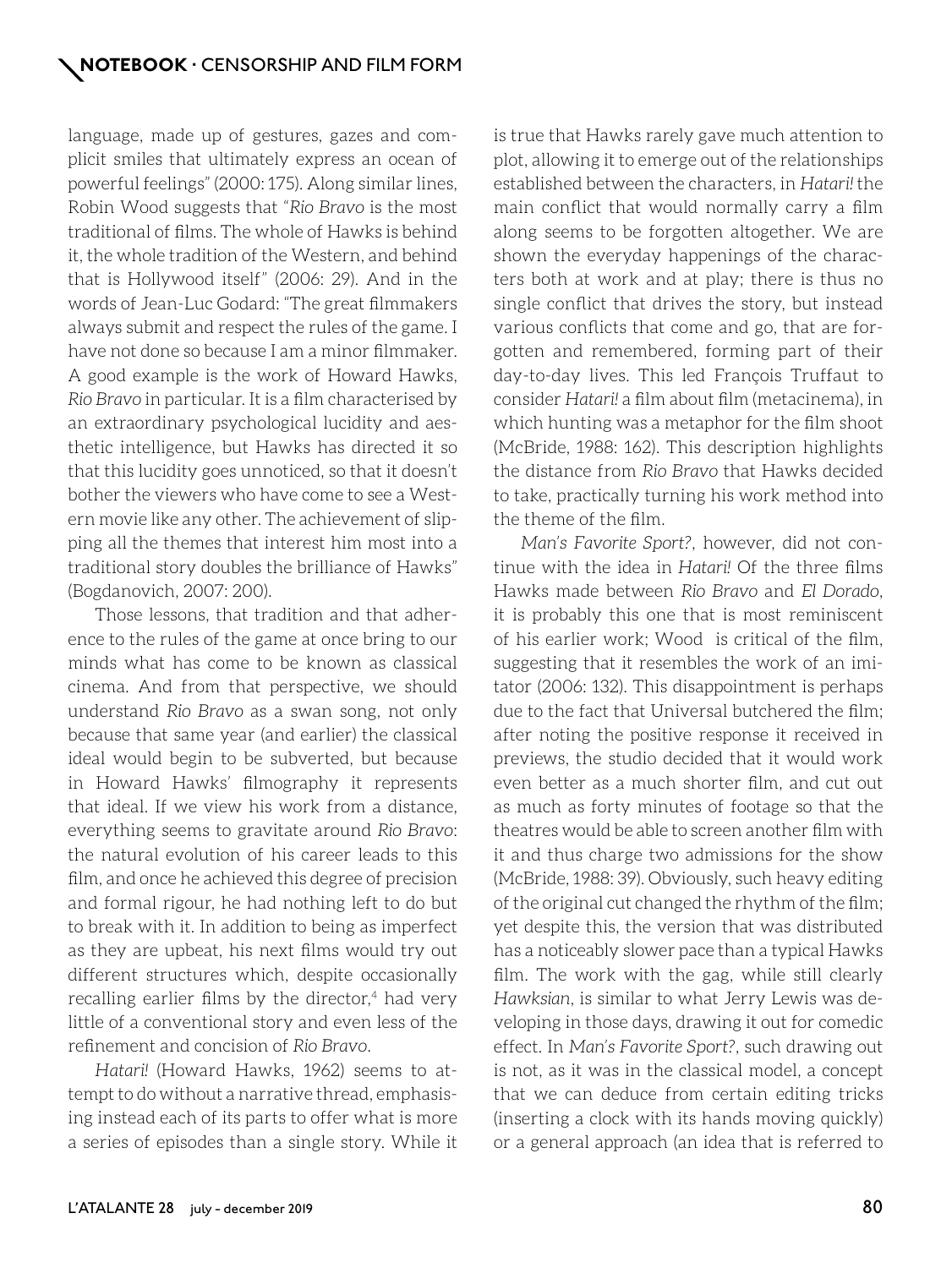

Above. First fatal accident in *Red Line 7000 (*Howard Hawks, 1965) Below. Last shot in *Red Line 7000* (Howard Hawks, 1965)

in successive gags, as in *I Was a Male War Bride* [Howard Hawks, 1949]), but something palpable that occurs within the scene, where repetition and failure produce a certain discomfort in the spectator, which is cranked up until it is finally released with laughter. This produces a much more physical relationship with time.

The box office misstep of *Man's Favorite Sport?* led Hawks to begin preparing a remake of *Rio Bravo*. However, John Wayne's lack of availability left him with no alternative but to film *Red Line*  *7000* (1965). This was another picture that fell far short of success at the box office. Its originality consisted in the attempt to interlink three stories which, as Hawks admitted (McBride, 1988: 161-162), were not big enough on their own to make a whole picture and which together obstructed and interrupted each other.

Beyond a few specific scenes, what makes this film interesting is the fact that it was the first picture Hawks made after the Kennedy assassination and the beginning of the US military intervention in Vietnam, and there are signs that it was affected by these events. The relationships between the characters are among the most violent in any of Hawks' films, and the main reason behind that violence is not their individual megalomania and greed, as it was in *Scarface* or *Land of the Pharaohs* (Howard Hawks, 1955), but a kind of collective hysteria. Although this is associated in the film with the

world of car racing (the competitive atmosphere, the danger and the adrenaline), it is still rather unusual for *Hawksian* characters to be so dominated by their environment, or to reach such levels of histrionics. And then there is the filming of the accidents. In the first fatality, we are shown a shot of the car in flames that is exactly the same as the one that Godard would later use in *Weekend*  (1967) to represent society's collapse. And stranger still is the shot that Hawks uses to end the film: a spectacular accident from which the protagonists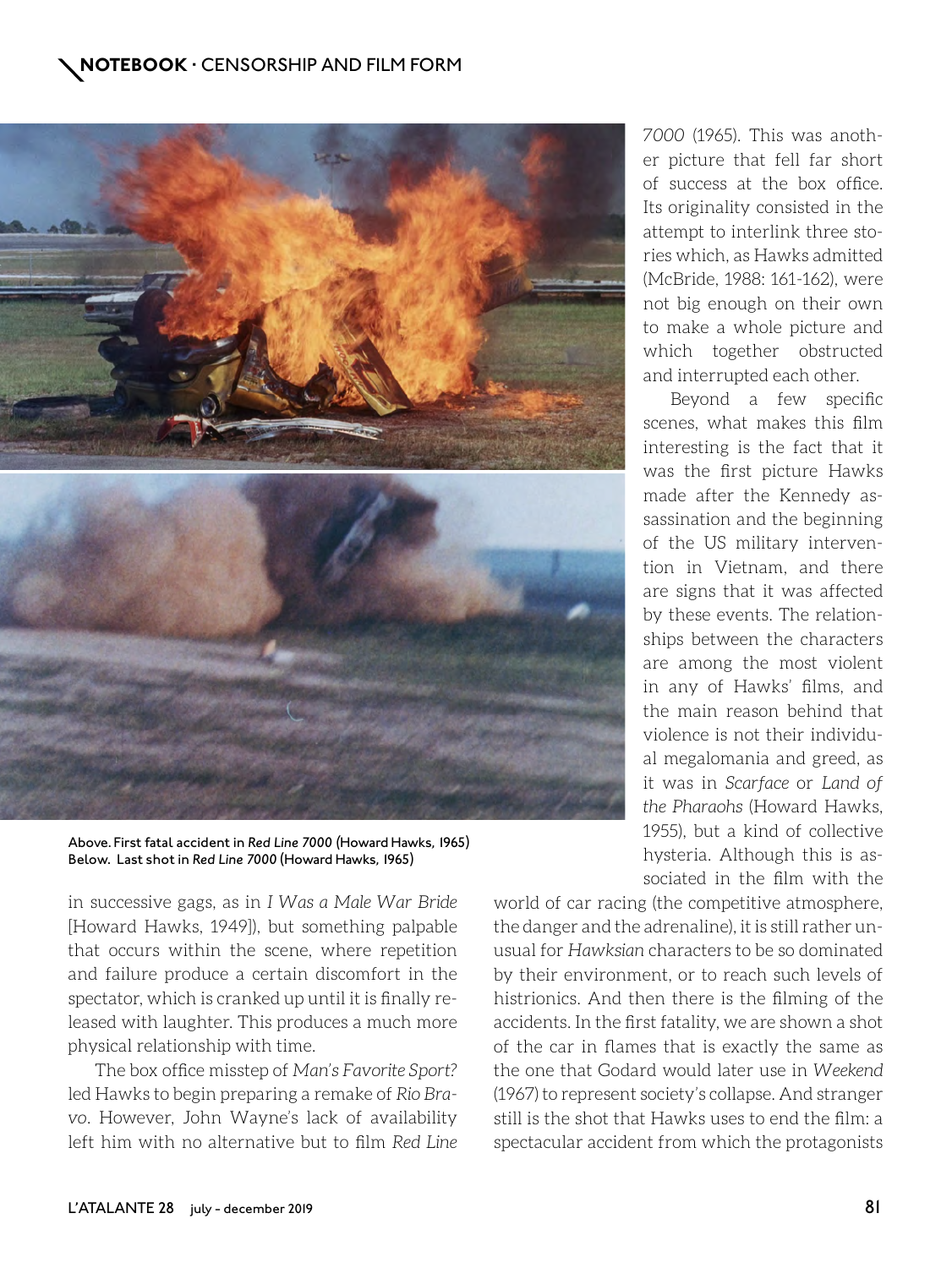manage to escape alive, but which leaves death hanging in the air. It is a shaky and blurred shot, taken with more sensitive film, a lighter camera and a powerful telephoto lens that eliminates the needs of light and stability of a Hollywood production, producing a grainy frame that gives it a fragile, documentary quality.

Of all the violent events of the 1960s, Kennedy's assassination was surely the most "cinematic", not because it has had the most prominent presence on the big screen (the Vietnam War has been revisited countless times) but because of its mise-en-scène—both in the Zapruder film and the media coverage—and because of its capacity for producing narratives. On the one hand, these formal features led to a reworking of the classical genres. The most obvious case was its dramatic effect on film noir and the crime thriller, which recovered and reinvented the idea of the conspiracy, subsequently reinforced by the Watergate scandal. Conspiracy would now be a visual rather than an exclusively narrative concept: intensifying the off-screen space, and also through the painstaking analysis of the sounds and images to crack an unsolved mystery that struck at the very pillars of the nation. This would be a direct relationship, in which most films make their source of inspiration clear and draw on the different hypotheses that were posited.

On the other hand, everything suggests that the assassination and its filming influenced cinema in an equally spectacular way, flooding the screen with violence. From the proliferation of a new genre, the splatter film¾according to Jean-Baptiste Thoret (2003: 76-77), Abraham Zapruder's footage of the JFK assassination was the first "realist" expression of gore5 ¾to the increased violence in genres that were already violent previously. The violence would be intensified with the final abandonment of the Hays Code, Washington's increasing military involvement in Vietnam and, on American soil, J. Edgar Hoover's savage campaign against the Black Panthers. In this case, there is no direct relationship with Kennedy's assassination: the upturn in violence could have been the product of social tensions, of periods of less strident censorship (arising from the decision in favour of *The Pawnbroker*, for example), or from the influence of filmmakers who had found a niche in the industry or who were working on the independent circuit. However, as will be shown below, some filmmakers did imitate the depiction of the assassination in certain violent scenes of their filmography.

In the case of Hawks, we have seen that already in *Red Line 7000* his images were marked by a slight increase in violence, and his characters were markedly more aggressive. However, the real test comes with the comparison of *Rio Bravo*  and *El Dorado*: the same story before and after the president's assassination.

In reality, *El Dorado* was not originally going to be another *Rio Bravo*. Apart from its relationship to *The Stars in Their Courses*, the Harry Brown novel vaguely evocative of Aeschylus' *Oresteia*  which Hawks never attempted to adapt entirely (he always rejected the fatalism of Brown's book and tried to turn it into a comedy $6$ ), the film gives the impression that *Rio Bravo* was the solution they found during shooting to the problems with the original screenplay (Wood, 2006: 147). The alcoholism of Sheriff Harrah (Robert Mitchum), which he has been suffering for years and which is central to the plot, is suddenly discovered well after the character has been introduced (nearly thirty minutes after his first appearance), as if his drinking problem had been an afterthought. Despite being a late addition, the differences between the two drunks, Dude and Harrah, are highly revealing: first of all, the change of roles, as while in the first film it is the deputy with the problem, in the second it is the sheriff. Secondly, and more significantly, Dude's condition is spiritual, while Harrah's is purely physical (Wood, 2006: 151). Dude's affliction holds him back because of fear; it humiliates him, and his recovery consists of a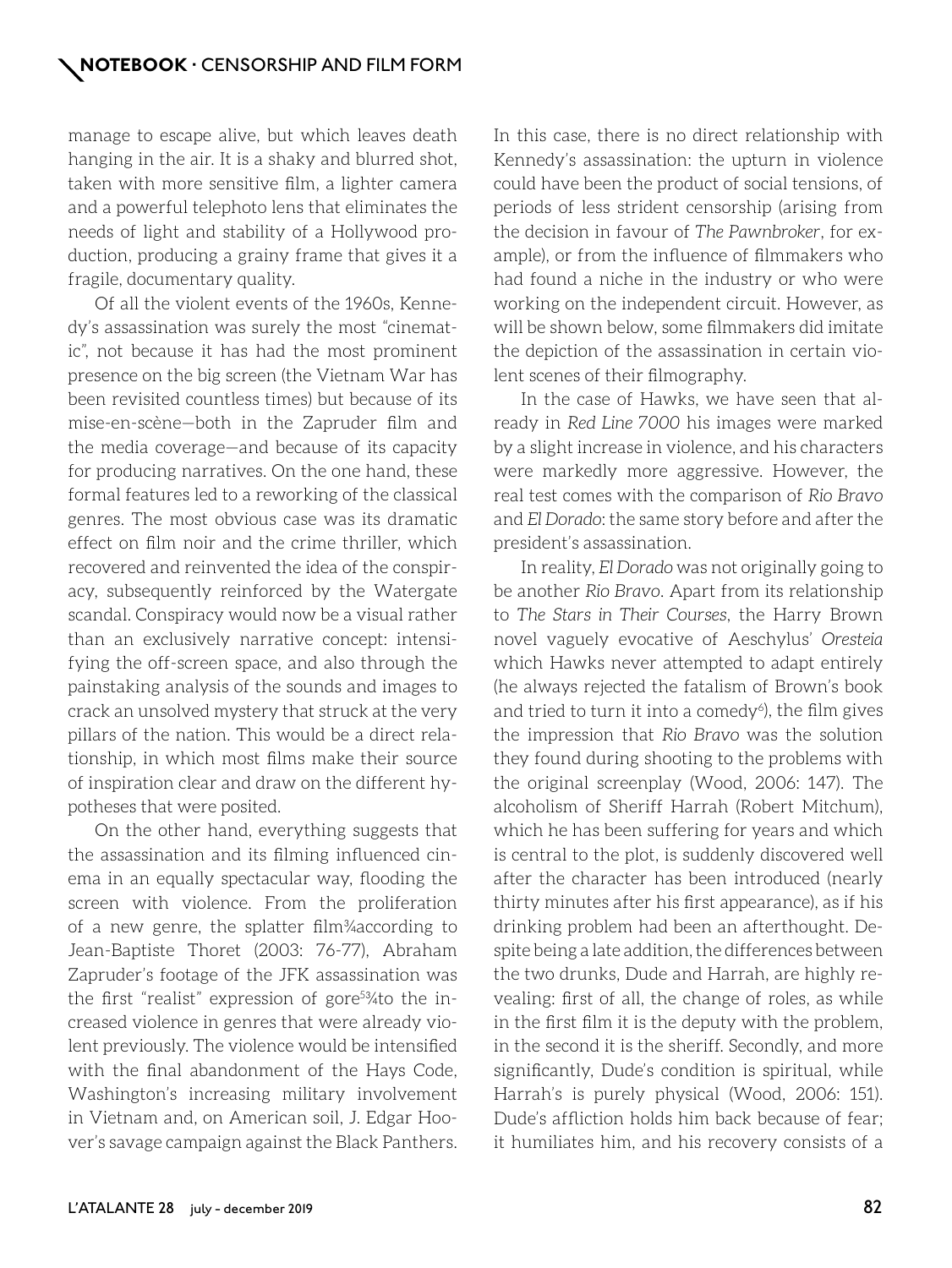moral decision to give up his role as a drunk. Harrah's alcoholism, on the other hand, is purely physical; it is revealed in his grimaces, in his face, in his swollen gut and his physical malaise. The cure, using the wild concoction offered by Mississippi (James Caan), results in a long and painful hangover.

*Rio Bravo*, once again, is a model of the classical style: a few simple gestures convey the gravity of Dude's condition, without the need to overstate his suffering or resort to any other type of exhibitionism. *El Dorado*, in this



The spectacular death in the bell tower in *El Dorado* (Howard Hawks, 1966)

respect, is the diametrical opposite. It had almost three times the budget of *Rio Bravo* (Perales, 2005: 316) as the result of an aesthetic decision: both Hawks and his cinematographer, Harold Rosson, wanted almost everything to be a night scene from the moment that Thornton (John Wayne) returns to the town. This interest in underscoring the idea of a constant twilight required the construction of suitable sets and an investment in more sensitive (and therefore more expensive) film technology. But it is not just economic or stylistic questions that separate the two films. Wood argues that age is the main theme of *El Dorado* (2005: 174-183). This, in addition to justifying Thornton's ailments and his relationship with Harrah, is posited as an explanation of the film's form: the old age of the filmmaker himself, after *Rio Bravo*, leads him to the exaltation of the moment, the need to shout that he is alive. "Beside the austerity and rigour of *Rio Bravo*, *El Dorado*  seems a colourful, even flamboyant film: there are extremes of violence and comedy, there are such picturesque details as James Caan's shotgun or Arthur Hunnicutt's trumpet and bow-and-arrow; there is the gun battle in the church, with bells repeatedly rung by being shot at, the altar blast-

ed, bodies falling down the bell-ropes (with one shot—camera underneath, looking up—that apart from its intrinsically startling quality, comes as a great shock in a Hawks film)" (Wood, 2006: 149).

In addition to the shot from below in the church that he highlights—a strategy that would be repeated by Francis Ford Coppola in the conclusion to *The Godfather: Part III* (1990)—Wood points to another detail worthy of our attention: Mississippi's shotgun. Hawks didn't just repeat ideas; on the contrary, in most cases he turned them on their heads. *Río Bravo*, for example, was his response to a film he detested: *High Noon*  (Fred Zinnemann, 1952). And through its cinematographic language, *El Dorado* would be something like an inverted negative of *Rio Bravo*. John Wayne turns from sheriff into deputy, the drunken deputy becomes the sheriff, day becomes night in the final climax and Colorado (Ricky Nelson), a master gunslinger, turns into Mississippi (James Caan), whose aim with a gun is terrible.

Mississippi's clumsiness prompts Thornton to buy him a sawn-off shotgun, which blows away everything that comes into its range. Although the use of this shotgun, as Wood points out (2006: 149), provides the only moments in the film when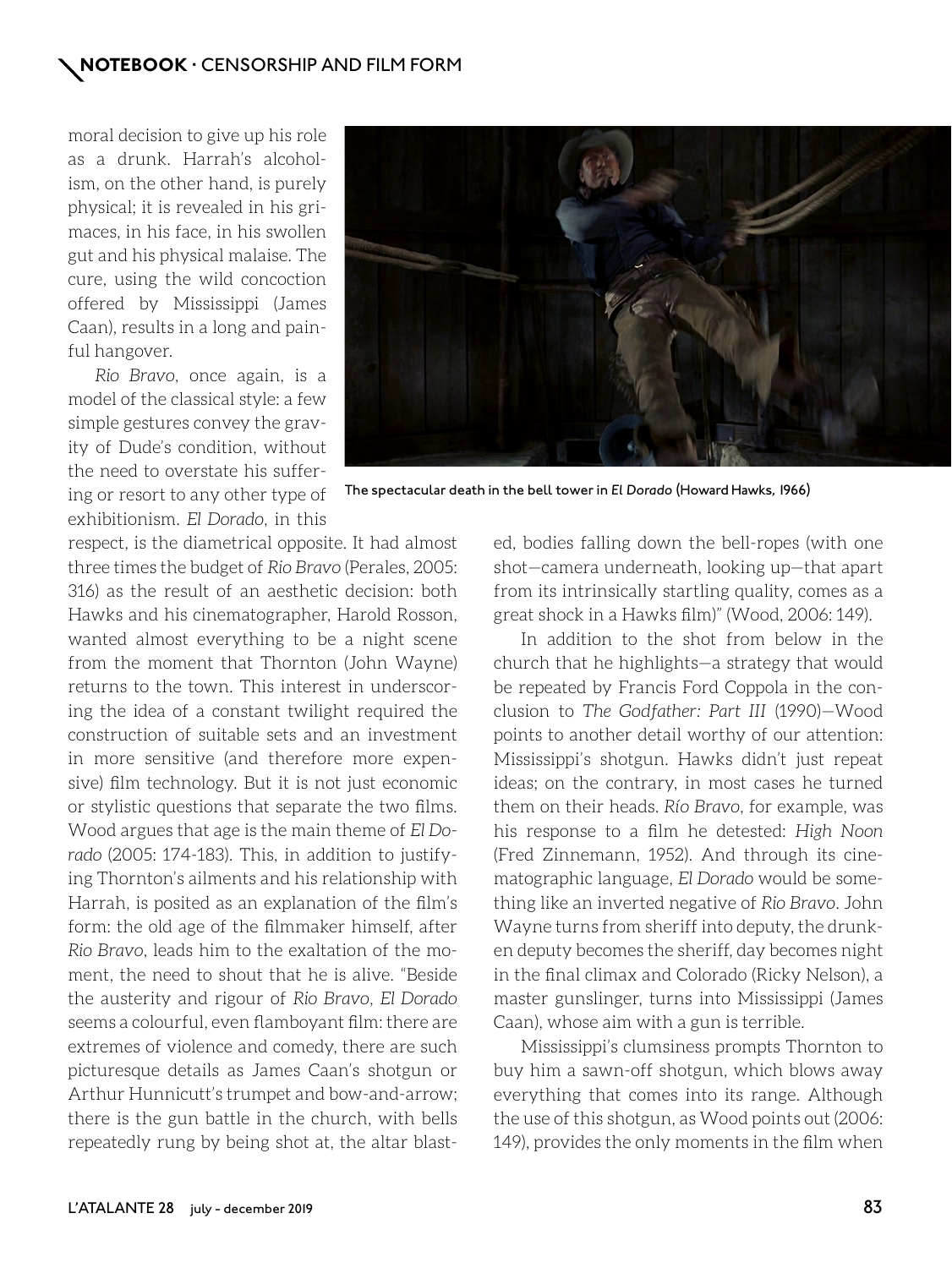

The effect of Mississippi's gunshot. *El Dorado* (Howard Hawks, 1966)

humour and violence are combined (a common feature of the director's other work), there is one shot that is anything but comical. In the second attempted ambush by Nelson McLeod<sup>7</sup> (Christopher George) and his men, Mississippi, who has learned from the last time, stops Thornton from going out the cantina door where McLeod's men are waiting to shoot him down. Thornton reacts with disproportionate violence bordering on sadism (unimaginable in a hero of classical cinema), shooting at one of McLeod's gang inside the cantina to force him through the door so he can be gunned down by his friends waiting outside. The other character who had taken part in the trap to get Thornton to go through the door would have met the same fate if not for Thornton's collapse when he is suddenly paralysed from the pain of an earlier bullet wound. In this moment of confusion, Mississippi decides to fire his shotgun. On screen we see the effect of his shot on the victim's body, a blast that fills the whole frame and blemishes the image itself. Smoke and splinters fly and the actor's body is thrown against the wall.

The way the shotgun blast is edited resembles what Sam Peckinpah would later make his own: a shot showing the gunslinger firing his weapon, then cutting to the reverse shot of the consequences. In *El Dorado* there is none of Peckinpah's graphic blood or slow motion,8 but the excitement elicited is very similar; the violence of the scene is undeniable. Thoret suggests that the opening scene of *The Wild Bunch* (Sam Peckinpah, 1969) creates the sensation of "watching a film by a war reporter" (2003: 77-78). American society could no longer close its eyes to the war in Vietnam. *El Dorado* perhaps does not reach this extreme; however, if we compare it to *Rio Bravo* we can

detect a stronger documentary feel, already present in the structure of *Hatari!*, in the physicality of the gag in *Man's Favorite Sport?*, or in the visual noise of some of the shots in *Red Line 7000*. *El Dorado* seems to bring all these ideas together: a development that strips the filming process bare, a physical treatment both of alcoholism and of the cure for it, and a violence that muddies the shot and disrupts the story.

*El Dorado* is thus posited as the antithesis of *Rio Bravo*, perverting its apparently impeccable classicism. Of course, the trajectory, although winding, is not sudden, except in the case of the violence; and yet even this was present under the surface in *Rio Bravo*, as Martin Scorsese would make clear in his first feature film, *Who's That Knocking at My Door?* (1967), when, to maintain and illustrate the violence of one of the scenes, he used some black-and-white still-frames from *Rio Bravo*: frozen images shown in a montage to the rhythm of gunfire. These details from Hawks' film, together with the sound of the gun shots, suggest a film that is explicitly violent.

On 29 November 1963, *Life* magazine included thirty stillframes from the Zapruder film in its report on the assassination of President Kennedy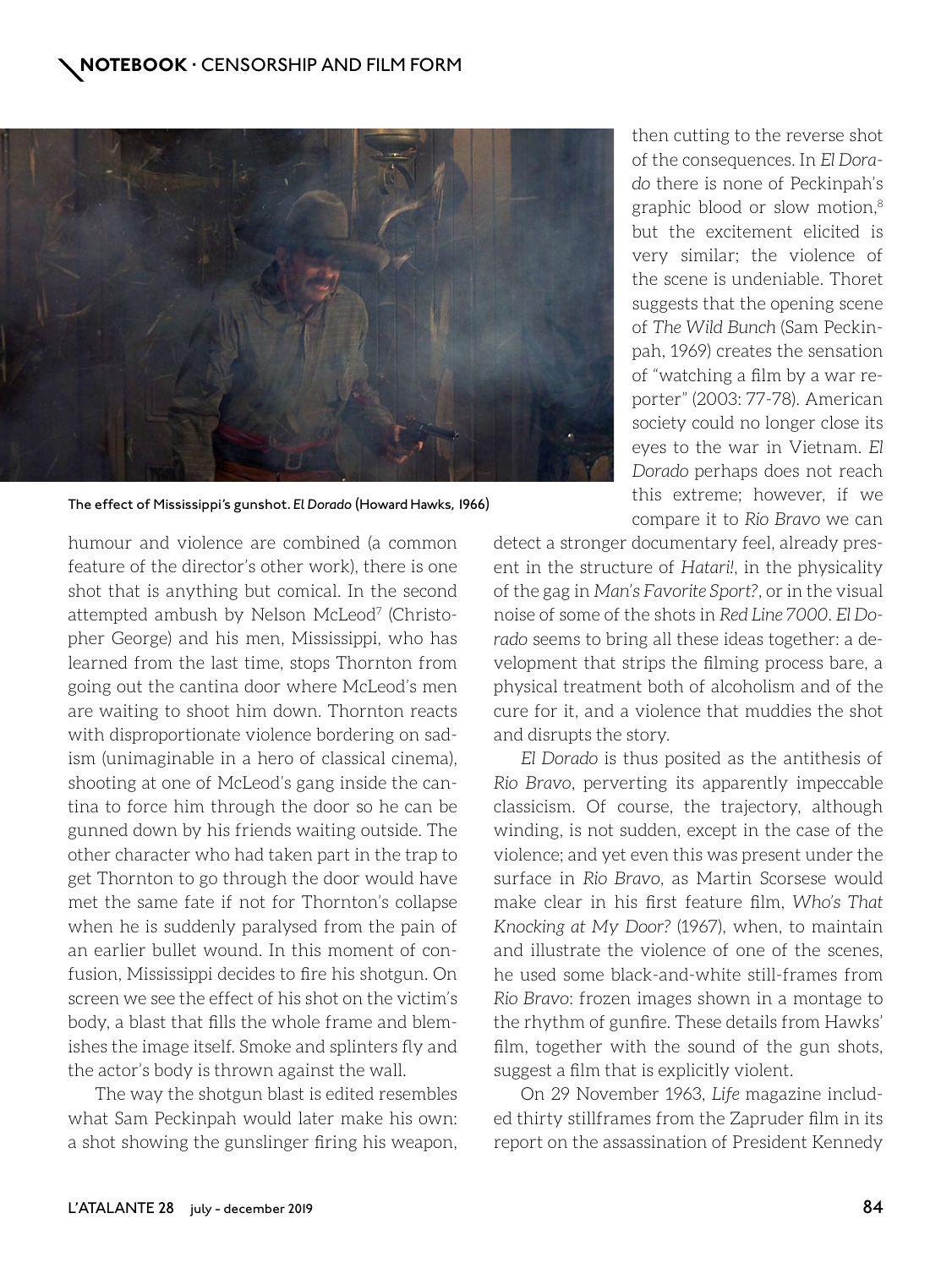(Thoret, 2003: 27). The sensation produced by the stills from *Río Bravo* in the Scorsese film is rather similar to the effect of the printed images of the assassination: a (re-)editing process is needed to understand the violence present within them, like the shower scene from *Psycho* (Alfred Hitchcock, 1960), which presaged the growth of violence in the 1960s. In *El Dorado* such a process is unnecessary, as what was once concealed behind the "rules of the game" has now broken out onto the surface.

In this respect, it is interesting to observe how moderate the violence appears in *Rio Bravo*, for which one completed (and costly) scene in which Colorado dives under horses like Mississippi does in *El Dorado* was cut out because Hawks believed that the film already had more than enough violent moments (McBride, 1988: 156).

It is the vitality of *El Dorado* that produces this upturn in violence, while in *Rio Lobo* it would emerge out of resignation and disappointment, as Hawks, excited about the project initially, ploughed through the restrictions of the studios, partly because they didn't fit with the style that would win at the box office. *Rio Lobo* cost a million dollars less to make than *El Dorado*, and instead of being shot in the United States it was filmed in Mexico to reduce the budget (Perales, 2005: 320- 321). Moreover, Hawks had to content himself with only one big star, John Wayne, who tried to hold up the tone of the film despite the questionable acting talents of the rest of the cast.

All these difficulties inevitably compelled Hawks to return to his recurring motifs, and of course, their association with *Rio Bravo*, which he would end up remaking once again. This time, the sheriff is the corrupt one, in alliance with a landowner reminiscent of the villain in *El Dorado*, and the heroes are the ones who rebel. Of course, this comes after a prologue set during the American Civil War that addresses issues like the spoils of war and the reintegration of the losing side, which lays the foundations for the conflict. All of this gives the impression of an unfocused film, marked by an attempt to incorporate as many attractive elements as possible but that ends up lurching from one to the next. In this sense, it might be considered reminiscent of an exploitation film.

The final showdown repeats the formula of *Rio Bravo*, adding the point of view of the villains and ratcheting up the violence in keeping with the times. Even the dynamite scene has its reflection here, when two of Sheriff Hendricks' (Mike Henry) men try to blow up the protagonists. McNally (John Wayne) is faster and shoots them with the dynamite just lit in their hands. The explosion is shown first in an extremely brief close-up shot followed by a wide shot in which the camera shakes with the blast. It is a moment reminiscent of the ending to *Red Line 7000*, although as it is a scene so close to *Rio Bravo* it acquires a different meaning. The fragility here reveals how much cinema changed between these two films: from a controlled, aesthetic explosion to one that is shocking and grimy. This is a filmmaker who, after his greatest work (in terms of both box office returns and personal satisfaction), began coming up against obstacles raised by the studios, who saw him and his films as a thing of the past. *El Dorado* would be the only concession he would get, something like a severance payment for a career of impeccable service, only to be left for dead just a few years later in what would be his final film. After the abandonment of the Hays Code, there was hardly a place anymore for "classical" filmmakers.

Moreover, in the sixties the studio model that had marked the golden era of Hollywood cinema began showing obvious signs of wear. The brief attempts to shift production to Europe aggravated the crisis, with Rome and Madrid as symbols of this failure. In this context, the prominent filmmakers of the period were faced with interruptions to their work rhythm, in many cases being forced to leave the United States to pursue their projects.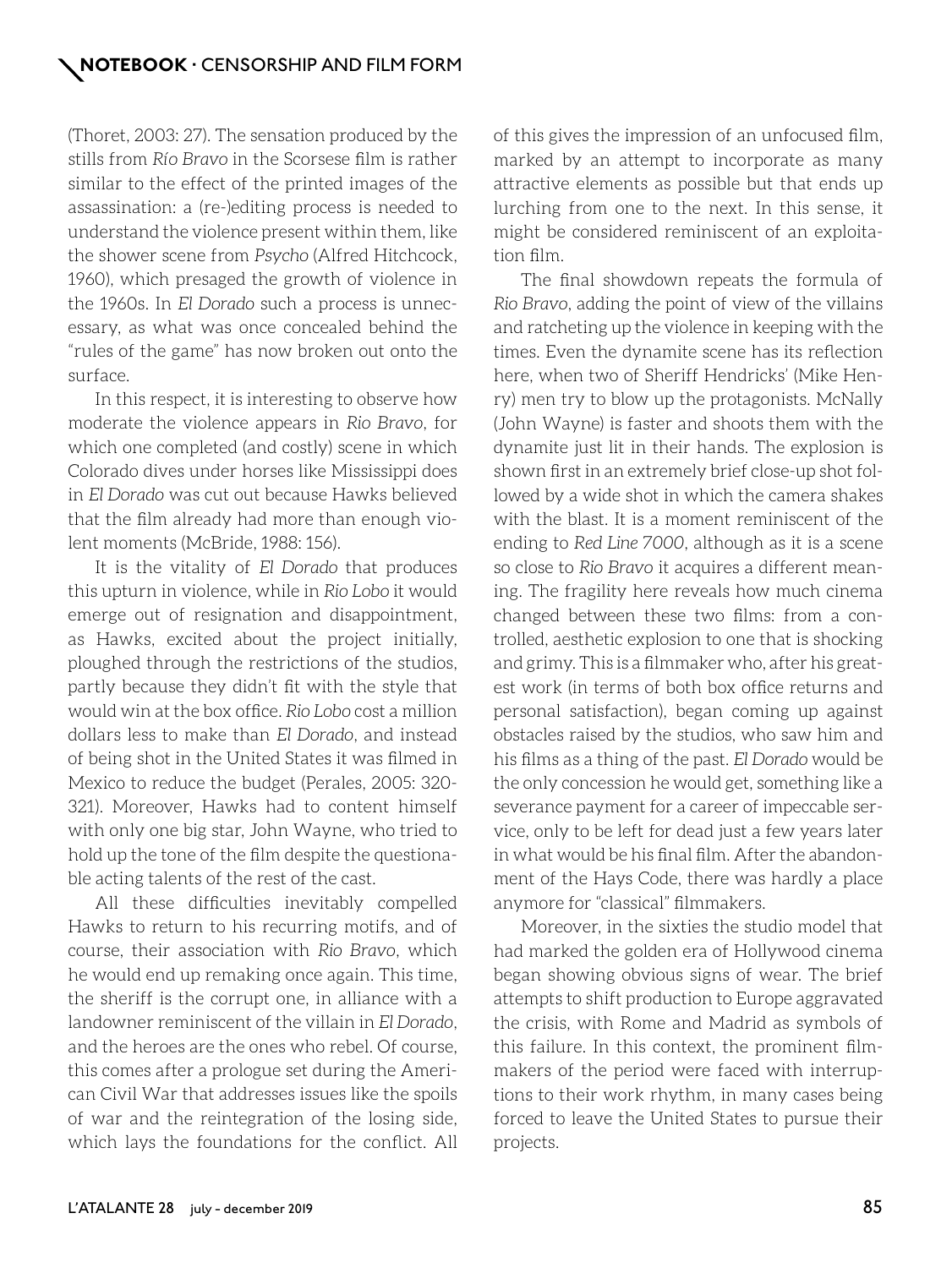The two iconic filmmakers of the classical era who, like Hawks, maintained a certain routine in their production, John Ford and Alfred Hitchcock (Guarner, 1993: 21-28), also showed signs of being affected by the social context. Shortly before Kennedy's assassination, in *The Man Who Shot Liberty* 



The dynamite explosion in *Rio Lobo* (Howard Hawks, 1970)

*Valance* (1962) and his segment of *How the West Was Won* (1962), Ford turned the spotlight on the violence that had marked the birth of the nation. The following year he would release his last comedy, *Donovan's Reef* (1963), and then, after the assassination, he would bring the Vietnam War into an apparently conventional Western, *Cheyenne Autumn* (1964), which would also be his most focused and serious work on the native Americans. Finally, he would end his career with the austere and bitter *7 Women* (1966).

Hitchcock, who had opened the door for onscreen violence with *Psycho*, brought an end to his golden era just after 1963 with *Marnie,* (1964). This would be the last of his films to fully reflect his characteristic style.<sup>9</sup> It was also a work that would cast a shadow over his subsequent projects, not only because of its muted reception, but especially because of the impact in the industry of his abuse and harassment of Tippi Hedren, the film's star (Guarner, 1993: 25).

His career certainly did not end there, however, and as was the case with Hawks, violence, which

had been more of a constant in Hitchcock's work, boiled up to the surface in the 1960s. After Kennedy's death, in *Torn Curtain* (1966) he would film the longest and most complex murder scene of his career (in terms of the difficulty the characters have to finally kill the victim). And after the abolition of the Code, he would end his career with three films which, in one way or another, would transgress the rules that classical cinema had always exemplified. With *Topaz* (1969), he would make a strange political thriller whose screenplay was not even completed when shooting began; in *Frenzy*  (1972) he gave free rein to violence and eroticism; and in *Family Plot* (1976) he further explored certain ideas that he had developed in previous films, such as narrative and character duplicity.

Although the end of Hawks' career was similar to Ford's and Hitchcock's, he seemed more aware of his place in the industry and of the direction that it was taking.

At the end of *Rio Lobo*, Amelita (Sherry Lansing), in revenge for his scarring her face, kills Hendricks with two gunshots. After doing so she breaks down and cries, and when McNally approaches her to console her, she asks him whether she has done the right thing, whether her violence was justified. In his swan song, Hawks himself seems to be asking us whether he has acted correctly, whether violence has a purpose, whether there were moments when it really was necessary. There is a hint here of regret over the excessive violence of *El Dorado*, and a wistfulness for the days of *Rio Bravo*.

It is beyond question that the end of the Hays Code meant the end of classical Hollywood and vice versa. In turn, these two events are associated with a farewell to a generation of filmmakers who had defined this era of the industry. But in the specific case of Hawks, apart from the outdatedness of the "classical" forms, how did his films contribute to the abandonment of censorship? And finally, what role did Kennedy's assassination play in it all? In fact, although it has been a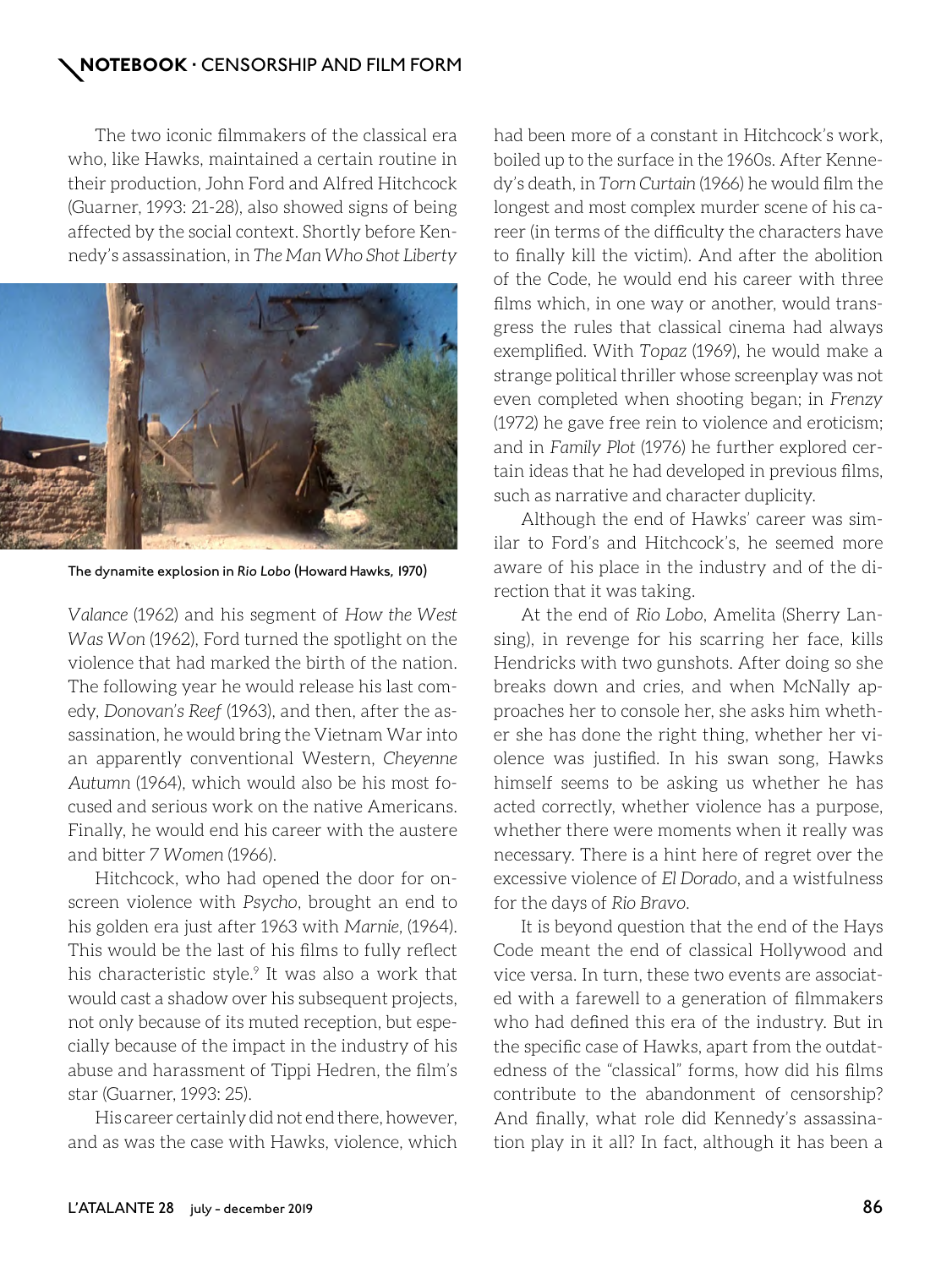hypothesis that has informed the analysis here, the connections between Hawks and the death of JFK are tenuous at best, and of course, it can hardly be claimed that the latter constituted a hidden motive behind the variations between *Rio Bravo*, *El Dorado* and *Rio Lobo*. Signs of the connection thus need to be looked for in the work of other filmmakers who, in one way or another, are associated with Hawks.

# **EL DORADO, KENNEDY'S ASSASSINATION AND THE END OF THE PRODUCTION CODE**

In 1965, the year of the legal vacuum opened up by *The Pawnbroker*, production began on *El Dorado*. At almost the same time, work began on two other Westerns, both produced by Roger Corman, that would contain direct allusions to the tragic event in Dallas. Both were directed by Monte Hellman and, on the basis of minimalist plots, they effectively emptied the genre of meaning to the point that their characters seem doomed to wander the West with no apparent destination. The first, *Ride in the Whirlwind* (1965), the slightly more conventional of the two, has its protagonists stumble into the company of a gang of horse thieves on the day that the latter will be caught and hanged by vigilantes. It is a coincidence that will condemn the two survivors of the vigilante raid to a life on the run. The second is *The Shooting* (1966), filmed back-to-back with the first in accordance with the Corman model, with the same tech crew and some of the same actors. The conflict in this film begins when a hidden gunman kills a man before the "astonished gaze" (Benavente, 2017: 257) of one of the two protagonists. Later, a mysterious woman hires the two men to search for a man that she wants dead. The hunt, which is drawn out over the whole film, is a journey to nowhere through the desert. In the end, one of the two men, Willett Gashade (Warren Oates), will discover that the unknown man was in fact his twin brother, who had disappeared after the first murder.

Hellman himself acknowledges the allusion to Kennedy's assassination in both films. In the first, in which it is less obvious, he points out that the protagonists' "guilt by association" is a reflection of the feeling in American society after the president's death (Ciment, 1973: 56). In the second, more relevant to my analysis here, in addition to offering a reproduction of the assassination, with the killer shooting Leland Drum (B. J. Merholz) in the face from a hiding spot on a hill, we find in the ending a reflection on the murder of Lee Harvey Oswald.

On finding Gashade's twin, the woman starts shooting, and at this moment Hellman begins slowing down the scene until the image is practically frozen at the moment of the character's death. Hellman and Thoret (2003: 50-51) explain that this editing technique is associated with the way Oswald's murder was analysed on television, replaying the footage and pausing on the moment of the gunshot. The cinematic experience, however, is quite different. The sensation produced is that the film itself has been broken by the confrontation between Gashade and his double. The cathartic essence of the violence has vanished: rather than liberating the characters it causes the projection to seize up. "Revenge functions as a pure driving force for a movement that in a way leads back to the starting point, tracing a circu-

The death of Gashade's twin. *The Shooting* (Monte Hellman, 1966)

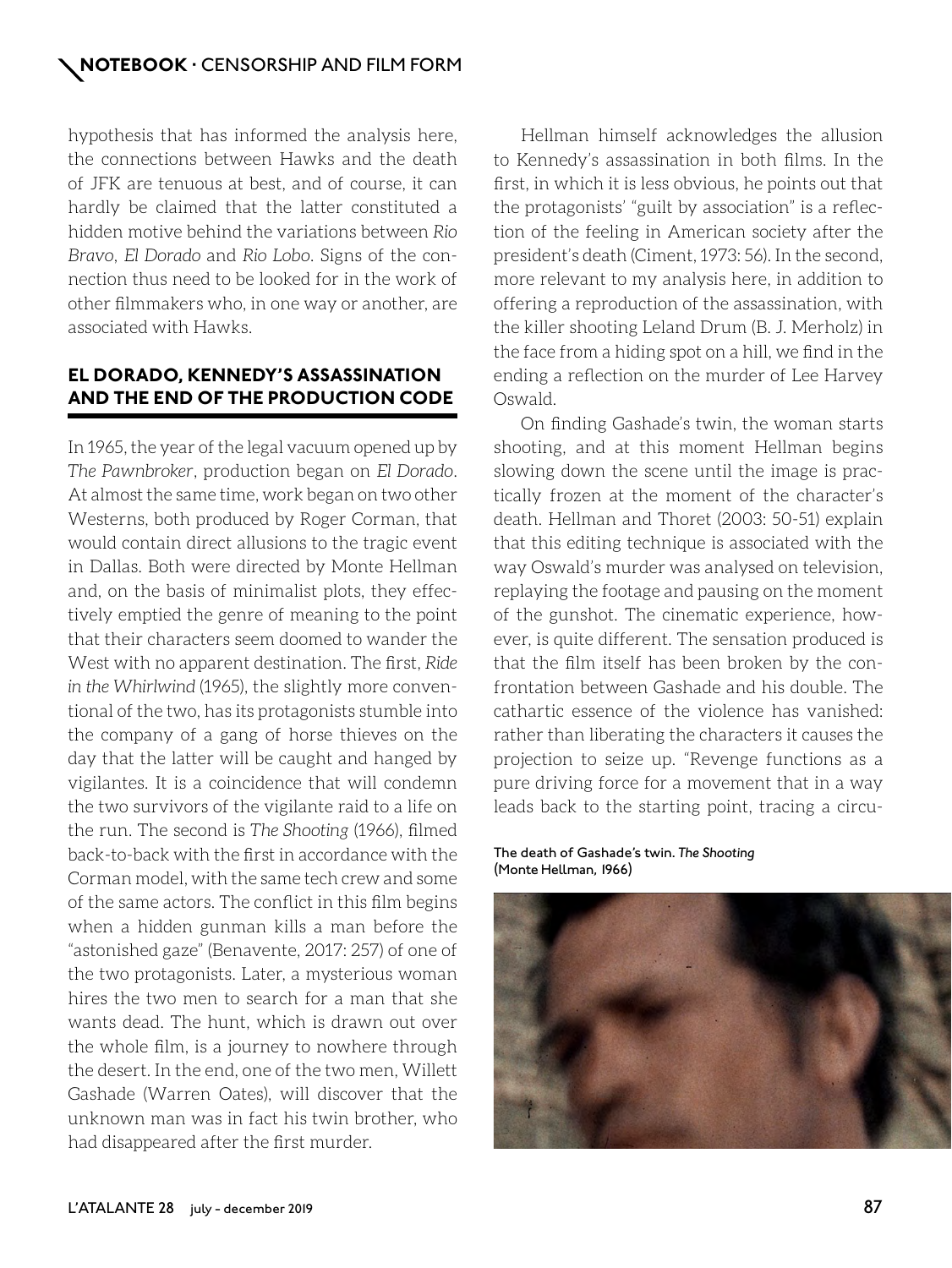

The death of Bonnie and Clyde (Arthur Penn, 1967)

lar line, which thus reveals the uselessness of the action, a kind of meaninglessness, violence dispensed in vain" (Benavente, 2017: 263).

In this sense, if there is one idea that illustrates the transition that Hollywood cinema underwent in the 1960s, it is not so much self-awareness as the cheapening of the violent act. The Hays Code had contributed to keeping classicism alive by serving as a firewall against excess, something that Hawks kept very much in mind in *Rio Bravo*. Because after all, it was for cases of excess that the censors would get out their cutting knives. In this respect, it is also interesting to consider how the need to deal with a censorship process that was applied equally to all filmmakers resulted in a kind of uniformity of production. And perhaps many of the features that we have come to recognise as distinctive of the classical era were simply strategies for getting past the censors.

In the mid-sixties, with the nation immersed in a climate of violence, and with a weakened regulatory apparatus, the film industry had liberated itself, just as it had tried to do in the 1940s when it came up against a much more stable censorship system.

The legal battle over *The Pawnbroker* marked the beginning of the end for the Production Code. Just a year earlier, a film as provocative as *The Naked Kiss* (Samuel Fuller, 1964), instead of shaking the foundations of the Hays Office, sent its director into exile. And yet it is a film that could have been emblematic of the end of the Code.

Similarly, the death of Gashade's twin constitutes an image that encapsulates the resistance against censorship. Although it is important to bear in mind that *The Shoot-*

*ing* enjoyed a fairly successful run on the festival circuit, it was far from getting an immediate commercial release: the exhibition rights passed from one holder to another and it was not seen in theatres until 1968, and even then only in Paris thanks to an event organized by the magazine *Positif* (Tatum, 1988: 24). Meanwhile, in the United States the film's rights were sold directly to television, also in 1968 (Walker, 1970-1971: 35), by which time the Hays Code had already been abolished.

*El Dorado*'s release was also delayed, but in this case it was for commercial reasons, as the distributor wanted to keep it from sharing a theatrical run with *Nevada Smith* (Henry Hathaway, 1966), which featured the rising star Steve McQueen (Tejero, 2015: 457). As a result, its first commercial screening in the United States would be on 7 June 1967, in the middle of a key year for the end of the self-censorship system, in which violence can be said to have played a somewhat more decisive role than other fronts. It was a year that saw the release of the biggest box office successes of Robert Aldrich and Arthur Penn: *The Dirty Dozen* and *Bonnie and Clyde*, respectively. Penn's film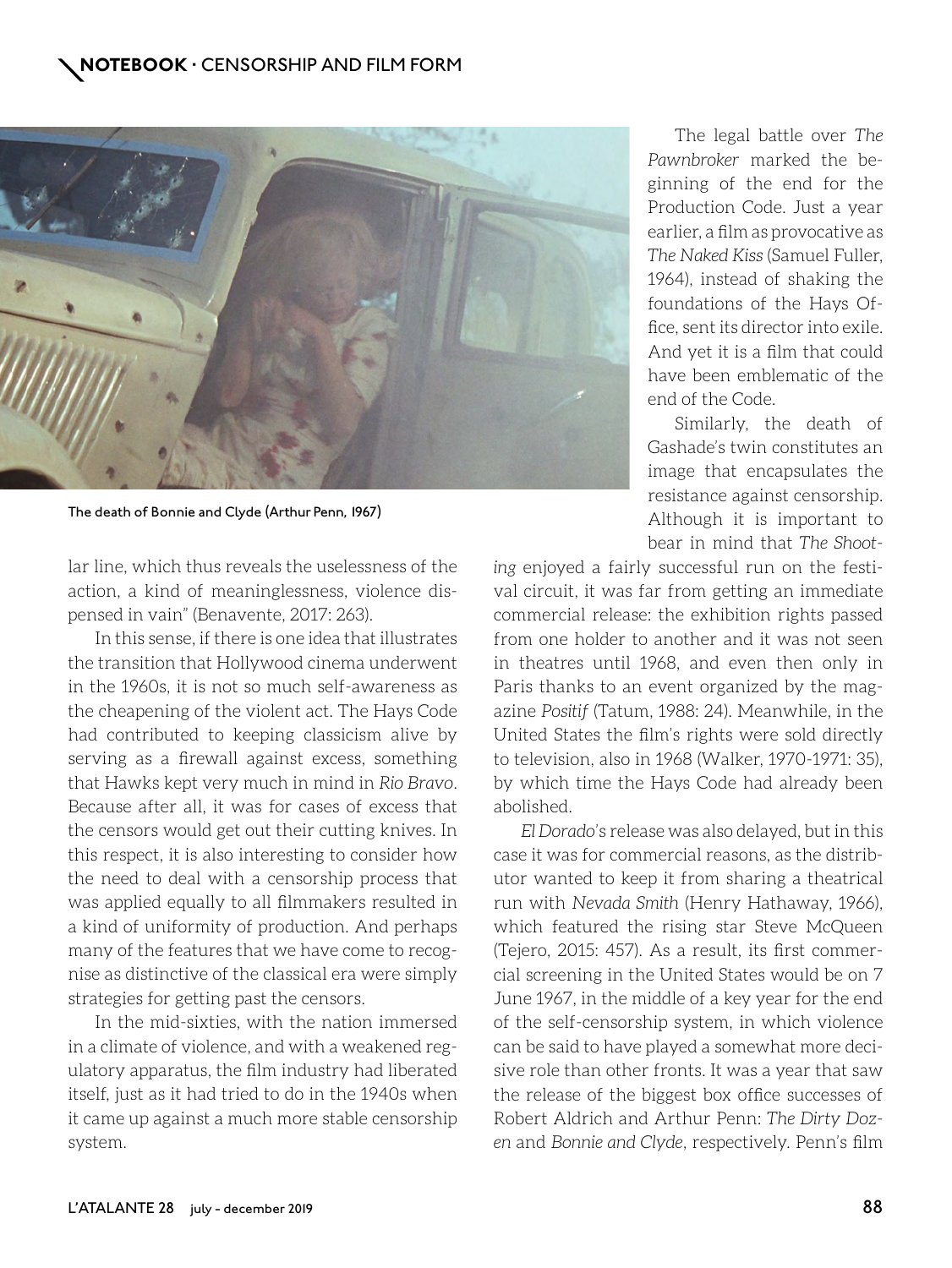very probably possesses the most violent ending of any Hollywood movie up to that time, at least since *Scarface*, to which it appears to pay homage. And it is not the only homage it contains: in that same final scene, Penn acknowledges a reference to Kennedy's assassination (Comolli, 1967: 30). It is therefore the first scene in which Hawks and JFK's murder are brought together, linked by a filmmaker who cannot help but allude to two images that were so firmly ingrained in the collective imaginary.

*Bonnie and Clyde* was released on 13 August, just two months after *El Dorado*. The American spectator could practically have heard Mississippi's shotgun firing almost simultaneously with the shots that killed Bonnie (Faye Dunaway) and Clyde (Warren Beatty), thereby keeping the echoes of violence resounding in movie theatres.

## **BY WAY OF CONCLUSION**

It is a striking fact that it was a Hawks film that would instigate the moves to implement the Hays Code and another Hawks film that may have dealt it the final blow; a quintessentially American story.

Beyond this coincidence, there are some interesting similarities between the final scene in *Scarface* and the scene of Mississippi's shotgun murder, as there are with the ending to *Bonnie and Clyde*. In a sense, cinema has always had a certain revanchist (and in certain cases, revisionist) inclination. The violent scenes of the sixties, on the one hand, were reacting to the climate of violence that had taken over society; but on the other, they served as acts of vengeance. The reproductions of the assassination seemed to have the intention of exploring the nation's wounds, in order to begin to heal them; at the same time, the films located on this hairpin turn away from censorship seemed to be evoking pre-Code films, and prominent among these is *Scarface*. They remind us of the cinema that could have been and

to which, because of censorship, we will always be in debt.

Hawks himself acknowledged on numerous occasions that *Scarface* was his favourite of all the films he had directed. The reason for his fondness for it was none other than the freedom he enjoyed, because it was a production made together with Howard Hughes in which he didn't have to answer to any other producers (McBride, 1988: 54). This absolute freedom during shooting would result in a whole host of problems with the censors later, which meant that a film made in 1930 would not see the light until 1932.

In the film's ending, Tony Camonte (Paul Muni) is gunned down by the police and collapses in defeat in the middle of the road. The burst of gunfire that ends his life is filmed in a manner similar to the gunshot in *El Dorado*: a shot of Tony facing his death, a shot of the policeman pulling the trigger, and then the final shot of the film, showing the bullets riddling the protagonist's body as he falls to the ground, at which point the camera pans up to a neon sign that reads "The World Is Yours". In this scene, which takes place at night, we perceive the impact of the gunfire thanks to the bullets striking the wall, as the space of the frame explodes in the darkness.

This is the ending that we can see today, recovered from the original negatives kept by Hawks in his home (McBride, 1988: 57). Shortly after its release, the film was confiscated by Howard Hughes, who was disappointed with its box office performance and with the decisions of the censors, which meant that until 1979, when the original film was re-released, only pirate versions were available. Some of these versions had alternative endings, as at that time films were censored by regional jurisdictions and censors in some states demanded that Tony Camonte be tried and executed rather than shot in the street. Hawks was thus required to film another final scene, this time without Paul Muni, in which a gallows suggests that Camonte faced justice in accordance with the law (McBride, 1988: 55).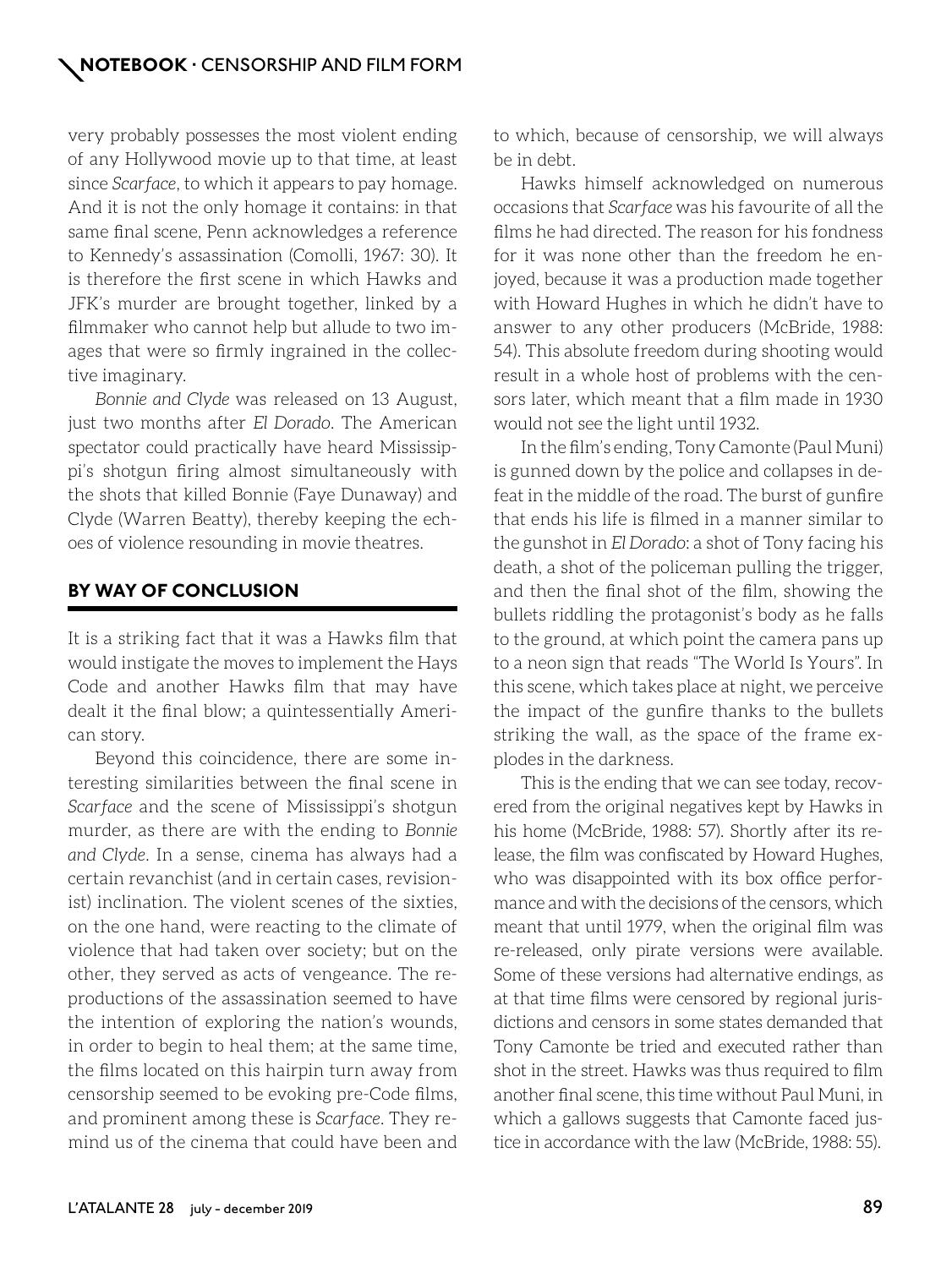Arthur Penn must have seen a version with the original ending, to which he owes such a great debt. In reality, every gangster film made since the end of the 1960s evokes *Scarface* at some moment—even *The Godfather* (Francis Ford Coppola, 1972), a film that would bring an end to the crisis in Hollywood, at least temporarily, and that would transport us back to Camonte's death with the killing of Santino Corleone (James Caan).

The memory of *Scarface*, the masterpiece that was snatched out of Hawks' hands, also pervades *El Dorado*. This becomes more obvious if we add into the equation the ending to *The Big Sleep*  (1946), where a character who has set up an ambush for the protagonists ends up being gunned down by his own companions, an idea very similar to the scene discussed above from *El Dorado*. But unlike *Scarface*, where we are taken outside with Camonte to see him gunned down, in *The Big Sleep* we witness the shooting from inside the house, where we are only able to see the holes that the bullets make in the door. The violence is kept outside, because in those years the Hays Code prevented it from being shown explicitly. So what happens in *El Dorado*? Rather than taking us outside to see the violence unleashed beyond the door, the violence itself is brought inside. This was Hawks' way of paying back the censors, allowing the gunshots to invade every space, with the good fortune, perhaps, of choosing just the right moment to exact his revenge.

Penn, his ally against the censors, dropped the dialectic between indoors and outdoors, filming his ending in an open field, where there is nowhere to escape from the violence.

This gives the impression that one of the most representative filmmakers of the industry had made a weapon that would go off with such force that it would take with it everything that remained of the Production Code, albeit through the work of another filmmaker who sought to imitate him.

## **NOTES**

- 1 "Here we have another basic principle, a principle that only very few, the greats, the greats like Chaplin, understand: economy, making something big with nothing. That's it. Instead, there's a tendency to do the complete opposite: to show absolutely everything, whatever, anything goes, and in the end there's no excitement because there's no economy. Economy of everything; for example, economy of gestures; so that the gestures that appear say a lot" (Martialay, Pala, Méndez Leite and López Echarri, 1977: 178).
- 2 Somewhat sarcastically, Hawks himself suggested that this formula was brought back by Elia Kazan and the Actors Studio (McBride, 1988: 36)
- 3 In the case of Hawks, the concept of economy is also meant in a literal sense: his work method reduced the cost of the film as he invested less time and film footage than the vast majority of directors.
- 4 José Luis Guarner (1993: 23) points out the similarities between *Man's Favorite Sport?* (Howard Hawks, 1963) and *Bringing Up Baby* (Howard Hawks, 1938), as well as between *Red Line 7000* (Howard Hawks, 1965) and *The Crowd Roars* (Howard Hawks, 1932), in addition to the different versions of *Río Bravo.*
- 5 Thoret uses the term "realist" to differentiate it from the "gore" of the splatter film, the first example of which is *Blood Feast* (Herschell Gordon Lewis, 1963), made shortly before the assassination, which, unlike a "realist" film, did not exploit the moral implications of gore.
- 6 This provoked the indignation of the writer, who asked not to be credited in the film.
- 7 The hidden danger of the ambush might bring to mind the sniper who killed Kennedy from a concealed place, although Hawks never made this connection.
- 8 Hawks' opinion of Peckinpah and *The Wild Bunch* is anything but positive; after seeing the film, he had this to say: "Well, he doesn't know how to direct. I can kill four men, take 'em to the morgue and bury them before he gets one to the ground in slow motion" (McBride, 1988: 130).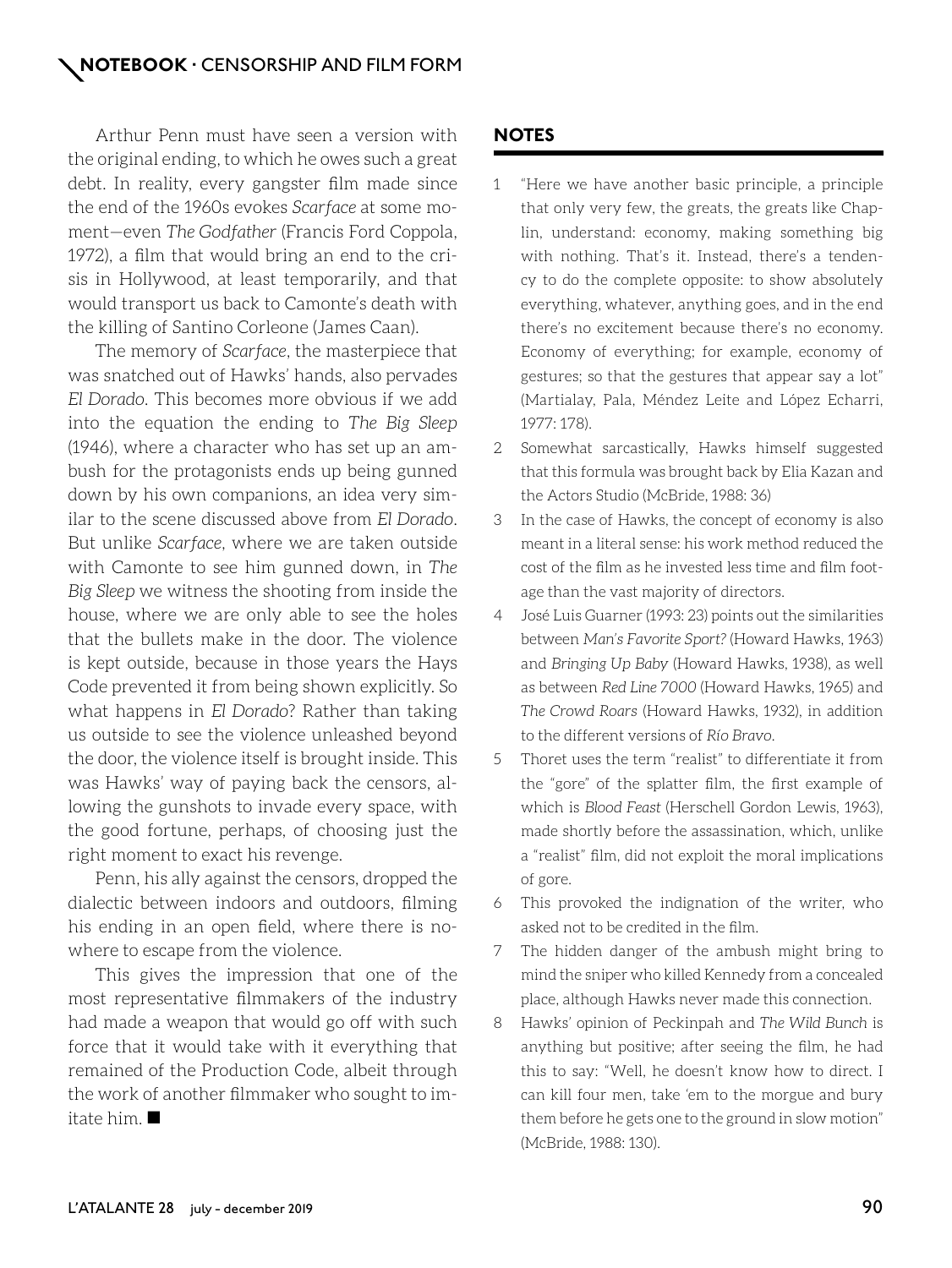9 "It would be Hitchcock's last film with a blonde heroine; it was also his last collaboration with his faithful cinematographer Robert Burks and it contains the last musical score that Bernard Herrmann, the most creative and decisive of Hitchcock's accomplices, composed for the director" (Guarner, 1993: 25-26).

## **REFERENCES**

- Benavente, F. (2017). *El héroe trágico en el western. El género y sus límites*. Seville: Athenaica.
- Bogdanovich, P. (2007). *El director es la estrella* (vol. 1). Madrid: T&B.
- Bou, N., Pérez, X. (2000). *El temps de l'heroi. Èpica i masculinitat en el cinema de Hollywood*. Barcelona: Paidós.
- Burch, N. (1999). *El tragaluz del infinito: contribución a la genealogía del lenguaje cinematográfico*. Madrid: Cátedra.
- Ciment, M. (1973). Entretien avec Monte Hellman. *Positif*, *150*, 51-64.
- Comolli, J.-L., Labarthe, A. S. (1967). Entretien avec Arthur Penn. *Cahiers du cinéma*, *196*, 30-36.
- Gallagher, T. (1990). Ford et Hawks. In P. Rollet and N. Saada (eds.), *John Ford* (pp. 75-78). Paris: Cahiers du cinéma.
- Gallagher, T. (1996). Directores de Hollywood. In E. Riambau and C. Torreiro (eds.), *Estados Unidos (1932-1955)*  (pp. 311-403). Madrid: Cátedra (Colección Historia general del cine, vol. VIII).
- Guarner, J. L. (1993). *Muerte y transfiguración. Historia del cine americano, 3. 1960-1992.* Barcelona: Laertes.
- Haskell, M. (1980). Howard Hawks. In R. Roud (ed.), *Aldrich to King* (pp. 473-486). London: Secker and Warburg (Colección Cinema. A Critical Dictionary. The Major Film-makers, vol. 1).

Hellman, M. (1968). Quelques príncipes. *Positif*, *92*, 10-12.

- Maltby, R. (1996). La censura y el Código de Producción. In E. Riambau and C. Torreiro (eds.), *Estados Unidos (1932-1955)* (pp. 175-206). Madrid: Cátedra (Colección Historia general del cine, vol. VIII).
- Martialay, F., Pala, J. M., Méndez Leite, F., López Echarri, Á. (1977). Conversación con Robert Bresson. In Various Authors, *Robert Bresson* (pp. 173-179). Madrid: Filmoteca Nacional de España.

McBride, J. (1988). *Hawks según Hawks*. Madrid: Akal.

Noguez, D. (2002). *Une renaissance du cinéma. Le cinéma "underground" américan*. Paris: Paris Expérimentel.

- Perales, F. (2005). *Howard Hawks*. Madrid: Cátedra.
- Tatum, C. (1988). *Monte Hellman*. Crisnée: Yellow Now.
- Tejero, J. (2015). *John Wayne. Biografía*. Madrid: Boockland.
- Thoret, J.-B. (2003). *26 secondes. L'Amérique éclabousée. L'assassinat de JFK et le cinéma américain*. Pertuis: Rouge profond.
- Walker, B. (1970-1). Two-Lane Blacktop. *Sight and Sound*, 40*(1)*, 34-37.
- Wood, R. (2005). *Howard Hawks*. Madrid: JC Clementine.
- —. (2006). *Howard Hawks*. Detroit: Wayne State University Press.